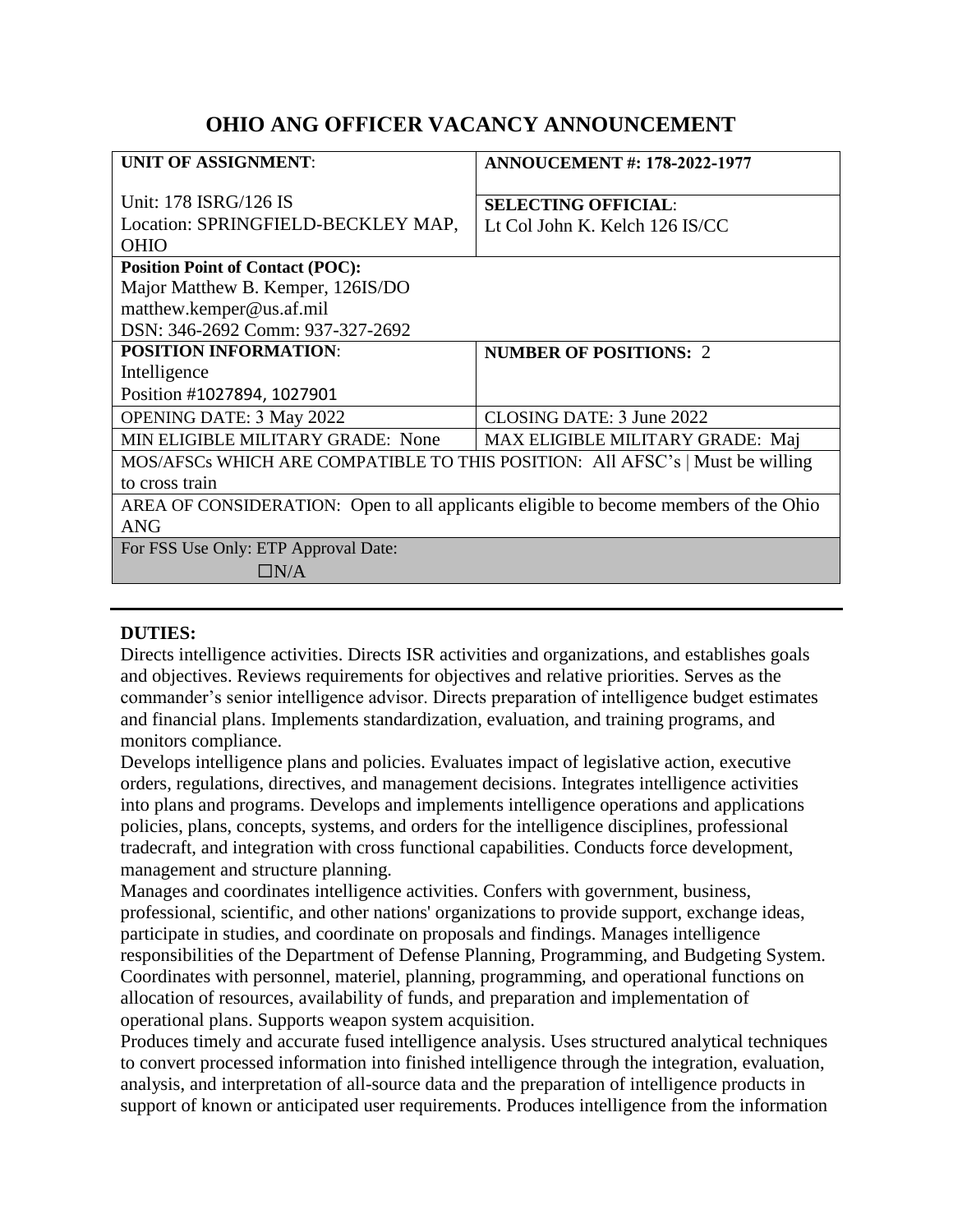gathered by the collection capabilities assigned or attached to the joint force and from the refinement and compilation of intelligence received from subordinate units and external organizations. Integrates, evaluates, analyzes, and interprets all processed information to create products that will satisfy the commander's priority intelligence requirements (PIRs) and requests for information (RFIs)..

#### **EVALUATION PROCESS:**

Evaluation will be based on the information provided and meeting a selection board, date to be determined.

\_\_\_\_\_\_\_\_\_\_\_\_\_\_\_\_\_\_\_\_\_\_\_\_\_\_\_\_\_\_\_\_\_\_\_\_\_\_\_\_\_\_\_\_\_\_\_\_\_\_\_\_\_\_\_\_\_\_\_\_\_\_\_\_\_\_\_\_\_\_\_\_\_\_\_\_\_\_\_\_\_\_\_\_\_

#### **APPLICATION MUST CONTAIN:**

OHANG Form 2, *Application for E6 and Above Vacancy* Air Force Fitness Management System (AFFMS) Report with passing score (available via AF Portal) Individual Medical Readiness (IMR) Report (available via AF Portal from ASIMS) vMPF RIP OHANG Form 4, *OHANG Eligibility Checklist for Enlisted Promotions* Any Additional Requirements (ex:Pilot's License, Transcripts, etc.)

## **MANDATORY REQUIREMENTS:**

Must meet AFOCD & AFOQT requirements. Must be eligible to become a member or a current member of the OH ANG and eligible to receive a TS/SCI clearance. Must meet the mandatory degree requirements.

## **APPLICATION MAY CONTAIN:**

Additional Options: (Cover Letter, Letters of Recommendation, Letter of Intent, etc.)

**EQUAL EMPLOYMENT OPPORTUNITY:** All qualified applicants will receive consideration for position vacancies without regard to age, race, color, religion, sex, national origin, lawful political or their affiliations, marital status, membership or non-membership in an employee organization, or to any handicap which does not interfere with accomplishment of position requirements.

#### **APPLICATION SUBMISSION**:

Applications may be submitted to Major Matthew B. Kemper /

matthew.kemper@us.af.mil OR via hard copy to the following mailing address:

#### **MAILING ADDRESS**:

Unit: ATTN: Major Matthew B. Kemper

Address: 1128 A Avenue

City, State, ZIP: Springfield, OH 45502